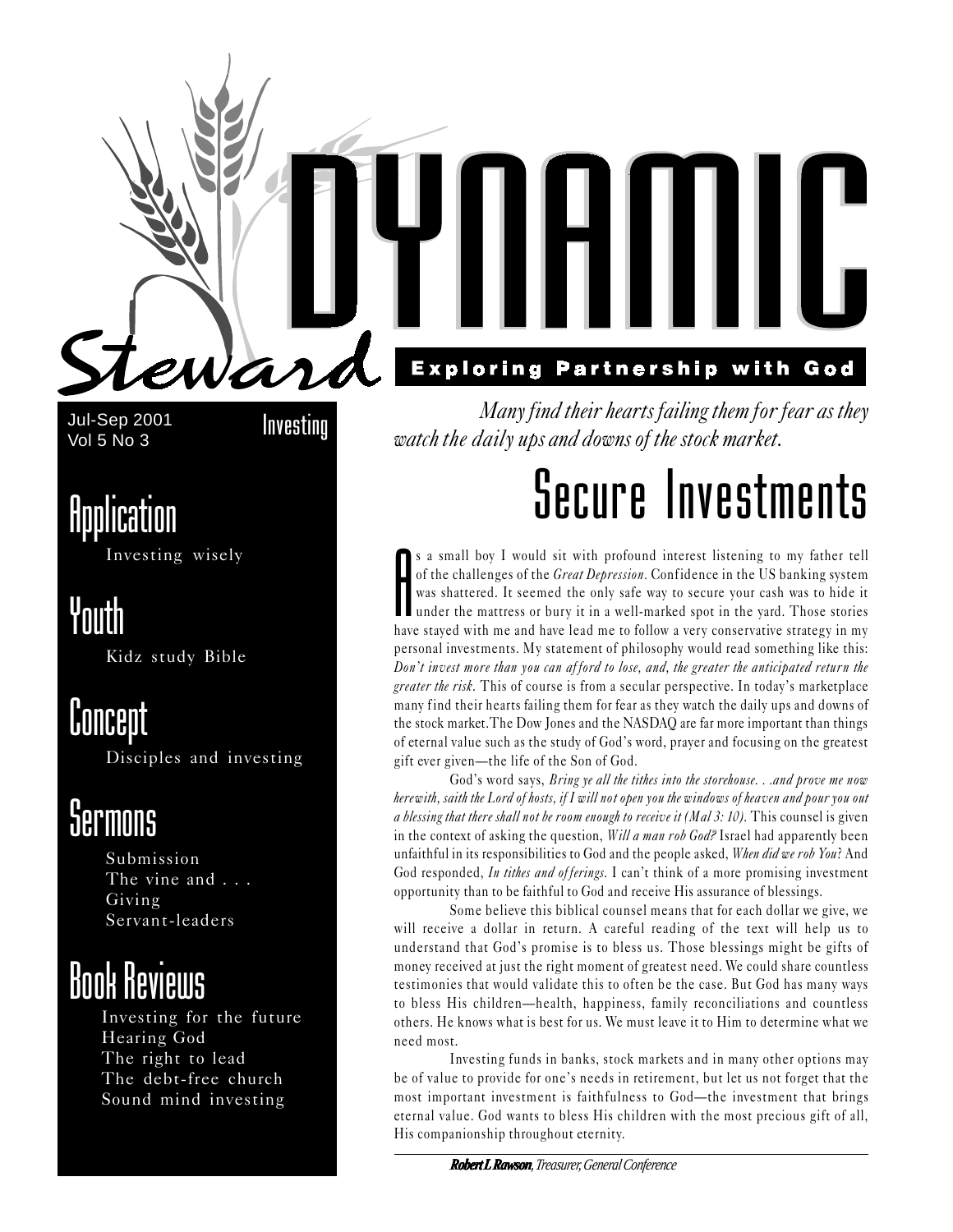# **Application**



### **Group Study**

Discuss the need for financial planning. Ask the group for biblical applications or texts that would provide guidelines or principles for this type of planning.

### **Typical motivations for investing money**

Using the following list as a resource, have the group share what they believe are motivations for the investment of funds. List positive and negative reasons for investing. Discuss the texts referred to in each listing. Add others that would be applicable.

1. To get rich. In times of upward trends in the stock market, many people think that getting rich will be easy. In their dreams they say: I just have to buy the right shares and in a few years I'll be a millionaire. The Bible reveals this motivation as a bad one: People who want to get rich fall into temptation and a trap and into many foolish and harmful desires that plunge men into ruin and destruction. For the love of money is a root of all kinds of evil  $(1$  Tim  $6:9-10)$ .

2. To not lose any money. The fear of losing money is very strong in the minds of many people. Such people tend to act like the servant with one talent who buried it in the ground  $(Mt 25:18)$ , so they put their funds into a savings account with low interest. The security aspect of maintaining funds is very important, but it cannot be an excuse to refuse to take the initiative and investigate information regarding avenues that lead to sound methods of getting good returns on one's investments.

3. To earn as much as possible. It is a biblical principle to use any talent one has to the glory of God and the best of mankind ((1 Cor 10:31; 1 Tim 2: 1-4). Therefore, like the

Investing wisely

servant in the parable who put his money to work  $(Mt 25:16)$ , one should invest money in areas that honor God and contribute to the physical, psychological, social and spiritual well-being of man. Money that is currently not needed should be invested in the market responsibly.

### **Indicators for good investing**

Ask the group if there are indicators that might confirm that one's funds have been invested well? What biblical principles would support wise investing? Discuss the following indicators and biblical passages. Again, encourage the group to list more texts.

1. A *clear conscience*. God has given us a sanctified conscience as an instrument through which he speaks to us about what he wants us to do. We are often convicted by our conscience that a particular way is the way we should go, even before we can explain or argue why this way is best for us. As we seek his wisdom, God will lead us via the conscience in our decision-making regarding investments, and hopefully, with sound investing in mind, we can join Paul in saying: Our conscience testif ies that we have conducted ourselves in the world . . . in the holiness and sincerity that are from God (2 Cor 1:12).

2. A good night's rest. What is going on in your mind when the Dow Jones or NASDAQ drops by ten percent in a week? Can you still sleep? There is a saying among stock brokers: If you want to sleep well, buy bonds; if you want to eat well, buy shares. The question is: What is more important for a Christian? If he can not sleep, it would be better if his sleeplessness were brought about by this good reason: On  $m\eta$ bed I remember You; I think of You through the watches of the night (Ps 63:6).

3. A free mind. What is going on in your mind when the Dow Jones or NASDAQ rises by ten percent in a week? Are you so excited that you can't think of anything else? Are you wondering day and night whether this is the right time to sell? Are you reading ten times more business newspapers than usual? If your mind is not freely able to focus on things more important than investing money especially spiritual things—your investment is not the right one.

4. A God-devoted heart. Jesus asks us: Where is your treasure? This question is important because he knows: Where your treasure is, there your heart will be also (Mt 6:21). If your heart is with your investments, something is wrong in your life. Investments need to occupy the right place in our lives. There are higher priorities than investments—especially the spiritual life and mission of a Christian.

*Christian Goltz, istian Treasurer, North German Union*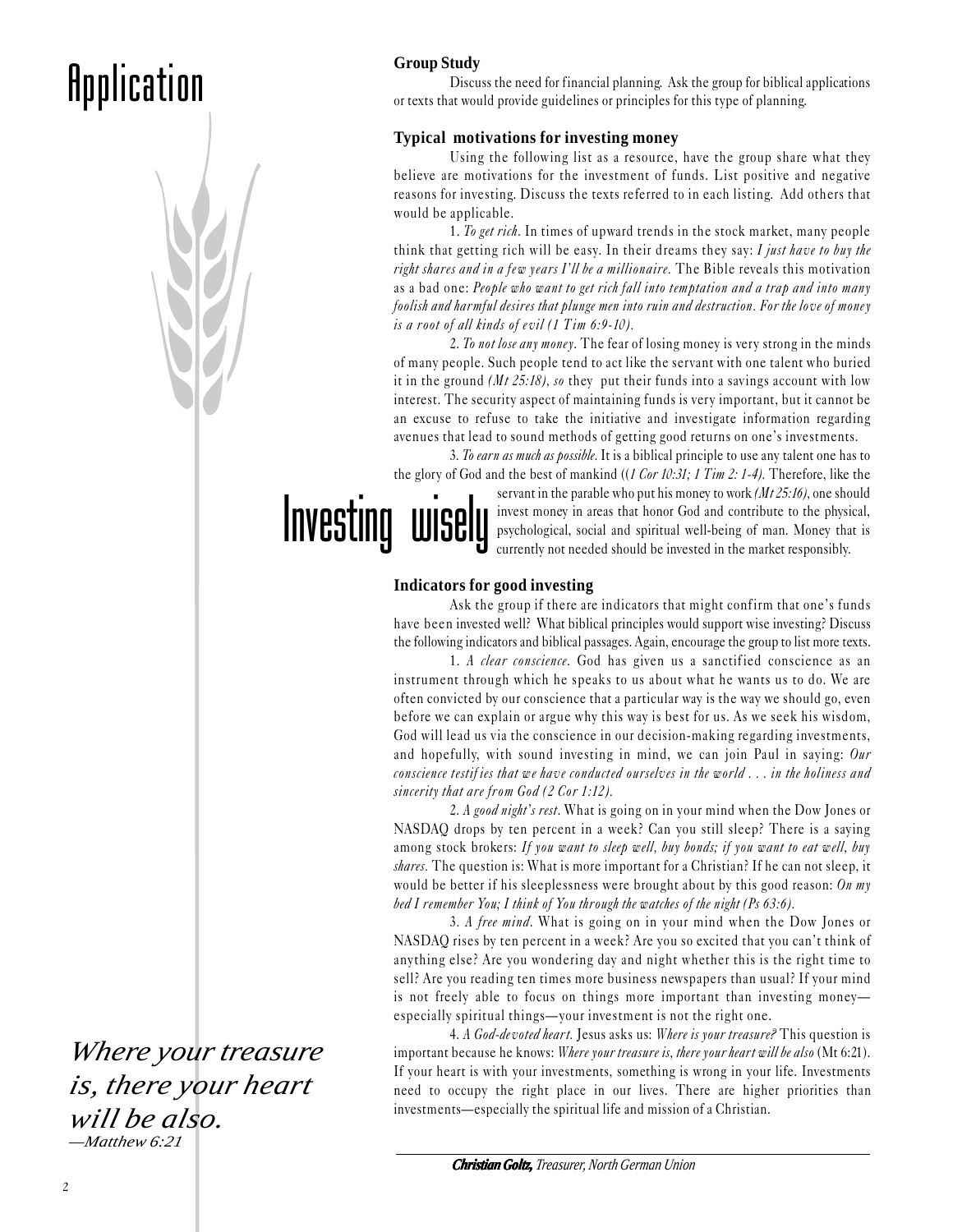**KJV Kids' Study Bible**<br>
Formerly called the *KJV Adventure Bible*, this full-text KJV Bible for<br>
children, ages 8-12, is designed to help children grown in their understanding of Formerly called the KJV Adventure Bible, this full-text KJV Bible for God by developing their faith. The Bible contains the complete text of the King James Version. It uses a study system with 5 features and 15 updated color charts, 8 full-color maps, a presentation page, a dictionary-concordance to key Bible words, and 2 indexes to help locate in-text Bible features.

- $\triangle$  Let's Live It! Explains a Bible passage and includes an activity to get kids involved
- ♦ Life in Bible Times explains and illustrates what it was like to live in Bible times
- ♦ Did You Know? points out many of the small but fascinating facts in the Bible
- ♦ Words to Remember highlights Bible verses that are good for memorization
- ♦ Book Introductions, written for children, give background information on each book of the Bible
- ♦ 15 updated color charts are packed with helpful and interesting information
- ♦ 8 full-color maps and much more!

The color work is beautifully graphic! This is a Bible to aid and interest young children as they journey through the word of God. It would be helpful if this Bible were published in the NIV version as well.

*Reviewed by the staff of Dynamic Steward*

# **Quotes** on investing and money . . .

The greatest gift is a portion of thyself.—Ralph Waldo Emerson

Goodness is the only investment that never fails.—Henry David Thoreau

All who joy would win must share it—happiness was born a twin.—Lord Byron

Put not your trust in money, but put your money in trust. *-Oliver Wendell Holmes, Sr* 

No man is really consecrated until his money is dedicated.— $Rov L$  Smith

The highest reward for a person's toil is not what they get for it but what they become by it.—*John Ruskin* 

It is one of the most beautiful compensations of this life that no man can sincerely try to help another without also helping himself.-Ralph Waldo Emerson

One man gives freely, yet gains even more; another withholds unduly, but comes to poverty. A generous man will prosper; he who refreshes others will himself be refreshed.-Proverbs

Lay not up for yourselves treasures on earth where moth and rust doth corrupt and thieves break through and steal: but lay up for yourselves tresurers in heaven. . .for where your treasure is there your heart will be also.— Matthew

All our money has a moral stamp. It is coined over again in an inward mint. The uses we put it to, the spirit in which we spend it, give it a character which is plainly perceptible to the eye of God.—*Thomas Starr King* 



# *KJV Kids' Study Bible*

**Zonderkidz, The Children's Group of Zondervan Publishing House Grand Rapids, Michigan, 1994 US\$ 22.99**

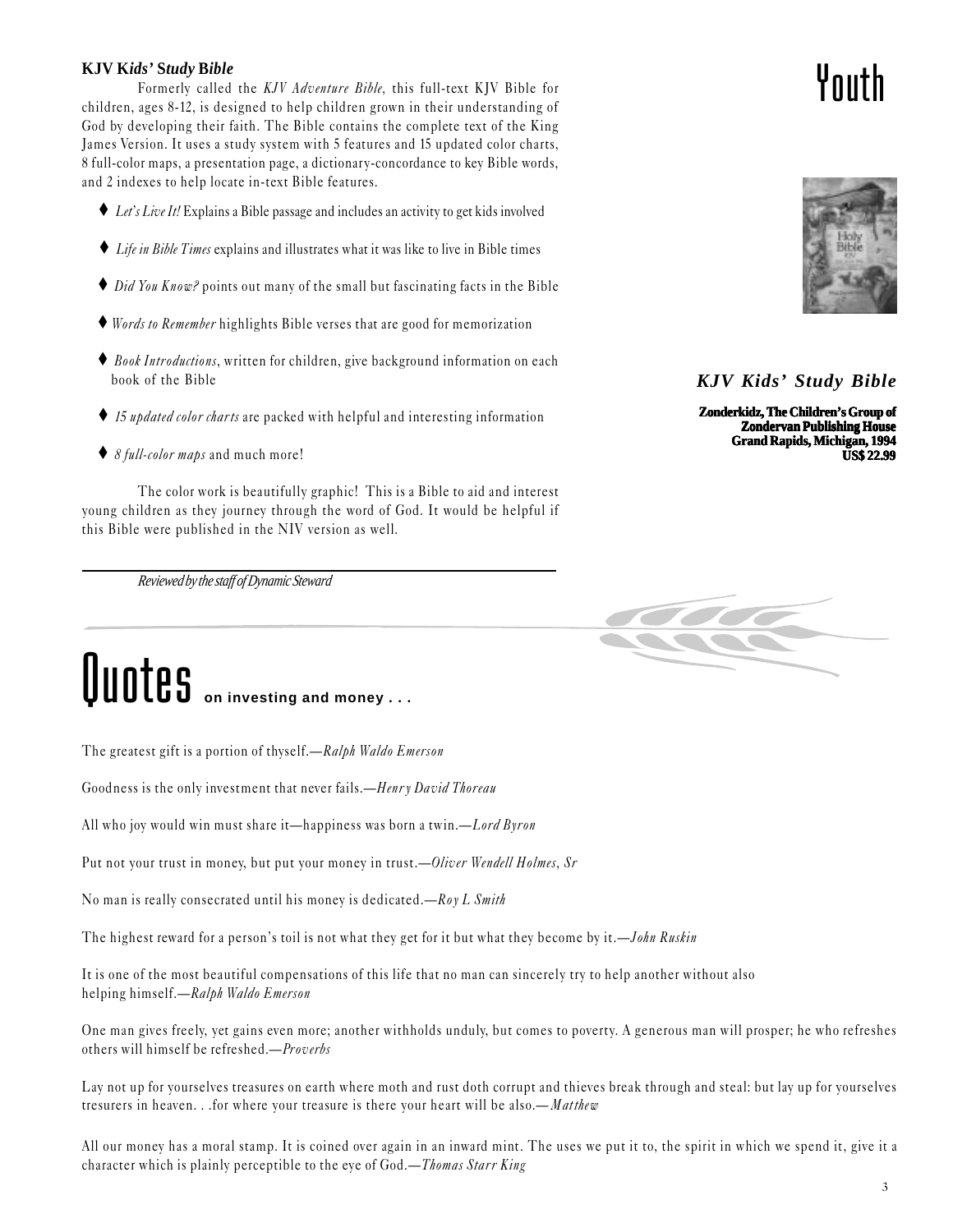# Concept

### **Exploring the issues**

Most of us live in a world of wealth and plenty. Some of that wealth is real, some of it is temporary and some of it is just paper wealth. Market fluctuations build and destroy fortunes. The promise of fortune allures contemporary generations to look at investments in a way that is often compulsive. In many cases investing has become part of daily life. Yet there are very real dangers for the Christian working with investments. The temptation to pursue money can lead us away from God. As a result, we need to explore issues and principles to help us integrate our faith and our investment principles.

The command is simple and direct—So whether you eat or drink or whatever you do, do it all for the glory of God (1 Cor 10:31). This straightforward instruction provides a comprehensive guide for anything a disciple manages, including investments. Yet few Christians think about this principle when planning their investment strategies. It is very easy to develop goals and strategies for financial investments in a way that is isolated from our walk with God. So let's identify some principles to guide—not where a disciple invests but how a disciple makes decisions about investing. Let's begin by identifying some of the factors that challenge a Christian approach to investing. Then we will explore key issues to consider as we apply biblical thinking to our investment strategies and important principles that will help us keep God first in our lives.

The first danger we need to think about is what Paul warns, For the love of money is a root of all kinds of evil. Some people, eager for money, have wandered from the faith and pierced themselves with many griefs (1 Tim 6:10). The distraction of financial wealth can easily lead one away from God. Jesus said it in another way, You cannot serve both God and money (Mt 6:24). Because of the direct involvement with material possessions, investing presents a real danger to our relationship with God unless we manage our investing to God's glory.

Our motivation for investing is another area we need to examine carefully.

Disciples and investing

Greed, recognition, pride, fame or power can be driving forces for investing. Each of these can strengthen the hold of sin in our lives. We can grow to depend on our wealth rather than on God. We can shift our eyes from Him to our own abilities.

What is our purpose for investing? What type of investments should we make? What principles should guide our investing? What are the priorities that shape or inform our investments? What is our focus? These are some of the questions we need to prayer fully think about as we plan an investment strategy.

### **Key principles in planning**

I see three key principles that can help us in planning our investments in a Christian way. The first is to do everything to the glory of God (1 Cor 10:31). This principle is foundational and will guide every part of our lives. We obviously will not want to do anything that would detract from God's glory. But I wonder if we should not go a step further. Shouldn't we actively seek to bring Him glory in each step of life? Do we really want to spend energy and resources on something that would only be neutral?

The second principle to guide Christian investing is: But lay up for yourselves treasures in heaven, where neither moth nor rust doth corrupt, and where thieves do not break through nor steal (Mt 6:20). This does not mean that the only place we can invest is in the church or in a mission program. However, this passage does remind us of the eternal reality. Considering eternity *does* bring a new dimension into thinking about investments. It helps us shape our purpose for investing.

The final principle is perhaps most important: But seek ye first the kingdom of God and his righteousness; and all these things shall be added unto you (Mt 6:33). As we put God and His kingdom foremost in our lives, everything will fall in place—even our investments. If He is first, then we need not fear that our investing will lead us away from Him.

### **Putting it into practice**

So let's explore some direct applications of these principles. First of all, the money we invest is really not ours—it belongs to God. When we invest, we are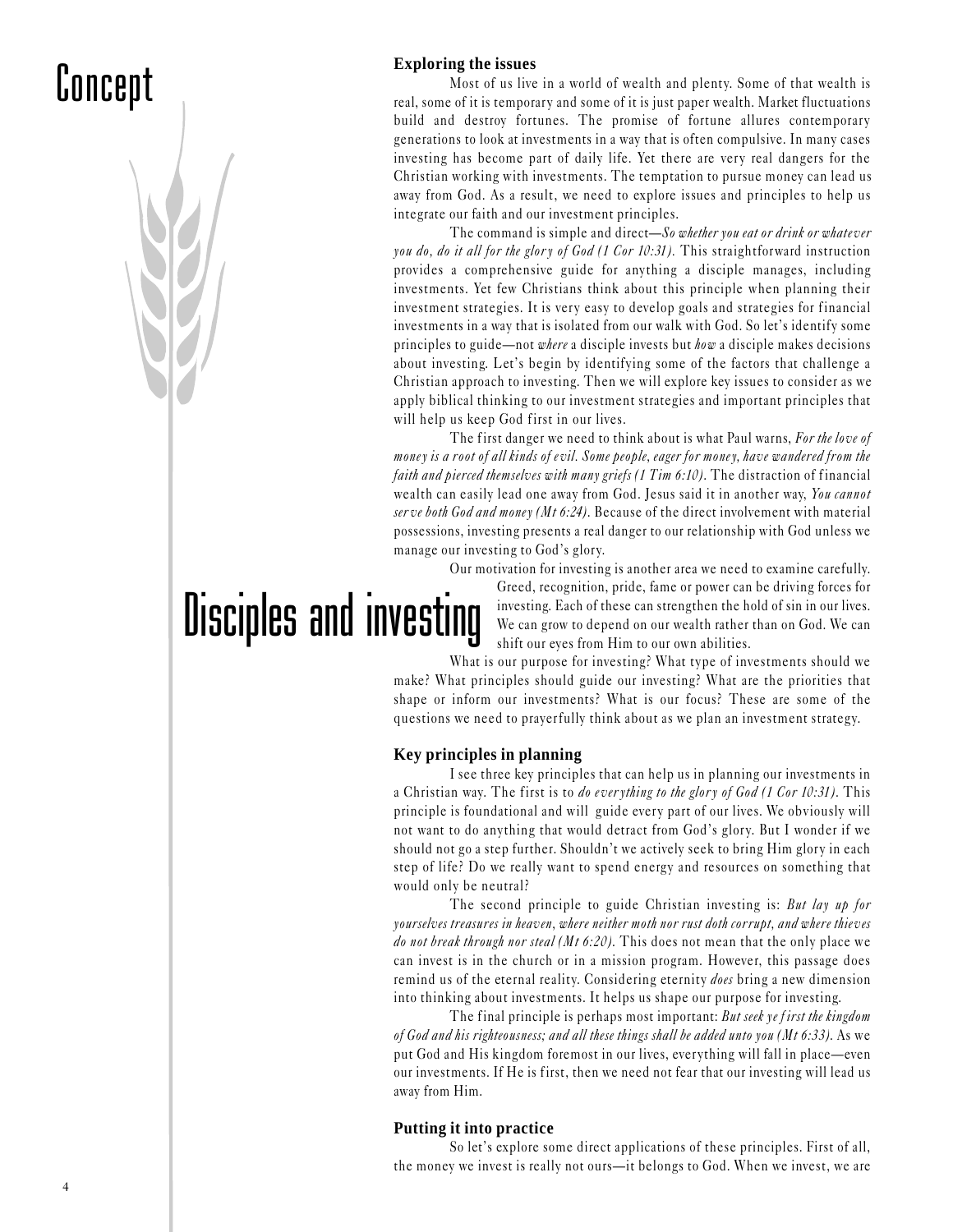managing His resources. He needs to be involved in the process. If we have put God and His kingdom first—if we have accepted Christ's lordship—we can trust the Holy Spirit to guide us. Also, because it is God's money we are investing, we will be careful and prudent. As we invest to His glory, we will carefully choose the types of investments that will bring honor to His name.

When we consider money in the context of God's kingdom, we discover there are only three basic points that should guide our use of money—caring for the family He has placed in our care, advancing God's mission on earth and helping others.

As God's kingdom is the primary consideration in determining the type of investments a disciple makes, we should ask ourselves the following questions: 1) Will the investment reflect Christian values? 2) Will it support something that would be contrary to God's kingdom? 3) Is the organization or company in which the investment is made involved in an activity or product that is inherently sinful or damaging?

### **What does this all mean?**

Integrating God into our investment decisions can only work as we recognize God as Owner and Lord of every portion of our lives. From a godly perspective, wealth is an extension of our partnership with God—managing His resources. This gives us a unique view of investing as Christian disciples. And, as we follow His principles in making investment decisions, we will be inspired as we seek to do everything to the glory of God.

> *The wise man saves for the future, but the foolish man spends whatever he gets. —Proverbs*

*Benjamin C Maxson, Director, General Conference Stewardship Department*



# Stewardship Window **stewardship summit communique . . .**

On April 10, the Adventist News Network released the following as part of a greater report of the GC Stewardship Summit, held in Columbia, Maryland, April 6-10: Delegates at a five-day Stewardship Summit have called for a more streamlined, more biblically-based approach to financial giving within the Seventh-day Adventist Church worldwide. A series of recommendations developed by church leaders at the summit envisions a tithe and offering system grounded even more firmly in the biblical model of giving, which places renewed emphasis on accountability and transparency in the use of funds within the church.

Stewardship—or Christian principles of resource management and giving—has come to be viewed through the lens of church funding rather than personal discipleship, says Ben Maxson. 'Christian giving is not about operating a church structure; it's about being in a fulf illing, growing relationship with God.'

Participants in the summit included the officers and stewardship directors of each of the Adventist Church's 12 administrative regions, as well as pastors, lay members and leaders from the Adventist Church world headquarters. Summit delegates voted four major recommendations. First, they recommended to simplify the church offering system worldwide. Second, delegates recommended greater attention be given to providing clear, easily understandable information about how of fering funds are divided and used. Stewardship directors would lead out in this communication task, working to develop methods of making financial information accessible to all church members. Delegates also recommended that greater emphasis be placed on biblical perspectives of tithing and giving. Finally, delegates recommended a study be conducted to compare the current distribution and use of tithe income with biblical principles on the purpose of tithing.

Maxson says he is surprised by how readily summit delegates came to a consensus on the broad principles for change. I believe the Holy Spirit worked in a powerful way on Sunday, as table after table, discussion group after discussion group, came to similar conclusions.

Recommendations from the summit will go first to the Administrative Committee of the Church world headquarters and will ultimately be considered by the executive committee of the world church.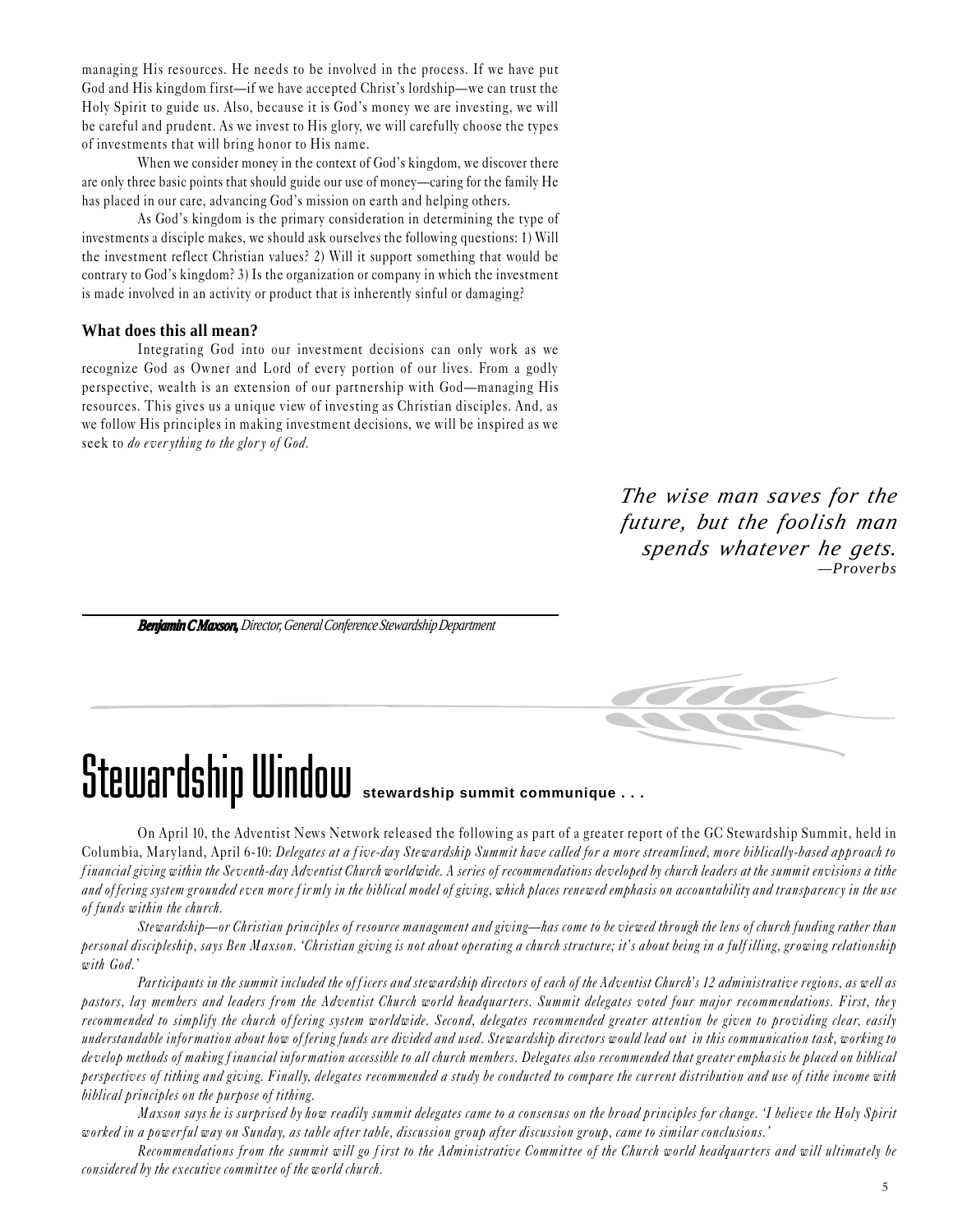# Scripture Reading

Jeremiah 18:1-6

# Suggested Hymn

Have Thine Own Way, Lord (Seventh-day Adventist Hymnal #567)

# **Introduction**

Submission is a word and an idea that is not welcome in our day and age. Somehow it reminds us of the horrors of history—aggression, subjugation, empires and dynasties. It is a word that conflicts with national aspirations anywhere in the world. It is an idea that runs counter to human nature, rubs against the grain of human inclination. Submission is seen as a threat to the realization of one's potential, an obstacle to progress, a denial of identity. Yet it is a Christian word. With all this negative baggage, how can it be a useful idea in our message and mission—an operating principle in life?

One thousand years ago the earth was the physical center of the universe and God was the moral center. Then came the Renaissance and the Age of Enlightenment, and the millennium closed with a much different view than that with which it started. Today the physical universe has no center and our earth is only a part of a small solar system spinning in boundless space. What's more, God has been removed from the moral center of the universe and has been replaced by the human self. I has become king.

It is in this kind of thought environment that the Scripture beckons us to submission! Where self is sovereign, we are to speak of surrender.

### **Imagery of submission**

The Bible uses great pictures to capture grand truths. One of those pictures is that of the potter and the clay—an illustration of sovereignty and submission (See Jer 18:1-6). The apostle Paul picks up the picture in Romans 9:20-21. Let us linger in thought for a few moments on what is to be seen in this picture. We shall look at the person of the potter, the purpose of the potter and the problem of the clay.

### **The Person of the potter**

It is obvious from Scripture that the potter represents God. He is the one who made us. (Gen 2:7) At the very beginning of Scripture we are introduced to a relationship of sovereignty-that of Creator and creature.

At times I wonder if man has created God in his own image. We live in a designer age where things are made to fit the individual. In this atmosphere spiritual leaders might be tempted to fit God to human needs. He becomes one who hears our every whimper, controls our weather and brings us safely to and from work. All this is true, but it is not all that is true about Him.

Submission When we look in Scripture it appears that anyone who met God was terrified by His holiness. The prophet Isaiah became speechless in the presence of God. The wisemen, like all scholars of the day, had much to talk about, but when they came to Bethlehem and saw the baby they worshiped—overcome by a sudden silence.

Karl Barth spoke and wrote of the otherness of God-that we should not try to fit God into an extra large suit, that we should not ascribe to Him the dimensions of our own emotions and intelligence. Said Barth: You cannot speak about God by speaking about man in a loud voice.

Is it appropriate to sound a note of caution lest in our worship services we attempt to bring God down to our level rather than be lifted up to His? That we let God become preoccupied with the happenings on our horizon rather than that we ask Him to heal our visions so that we can see life in the perspective of eternity? That in our private devotions we learn to *listen* more than to speak?

How often we simply rush into His presence, place before Him our agenda of concerns and rush out to attend to the business of the day. There is no time to listen to Him or to soak up His presence. When we have only enough time to place before Him our needs and what we want Him to do for us, it is as though we are making Him to be the clay rather than the potter. Be careful! The potter is holy. Faith is not knowledge of what the mystery of the universe is, but the conviction that there is a mystery, and that it is greater than  $us$ —Rabbi David Wolpe, Making Loss Matter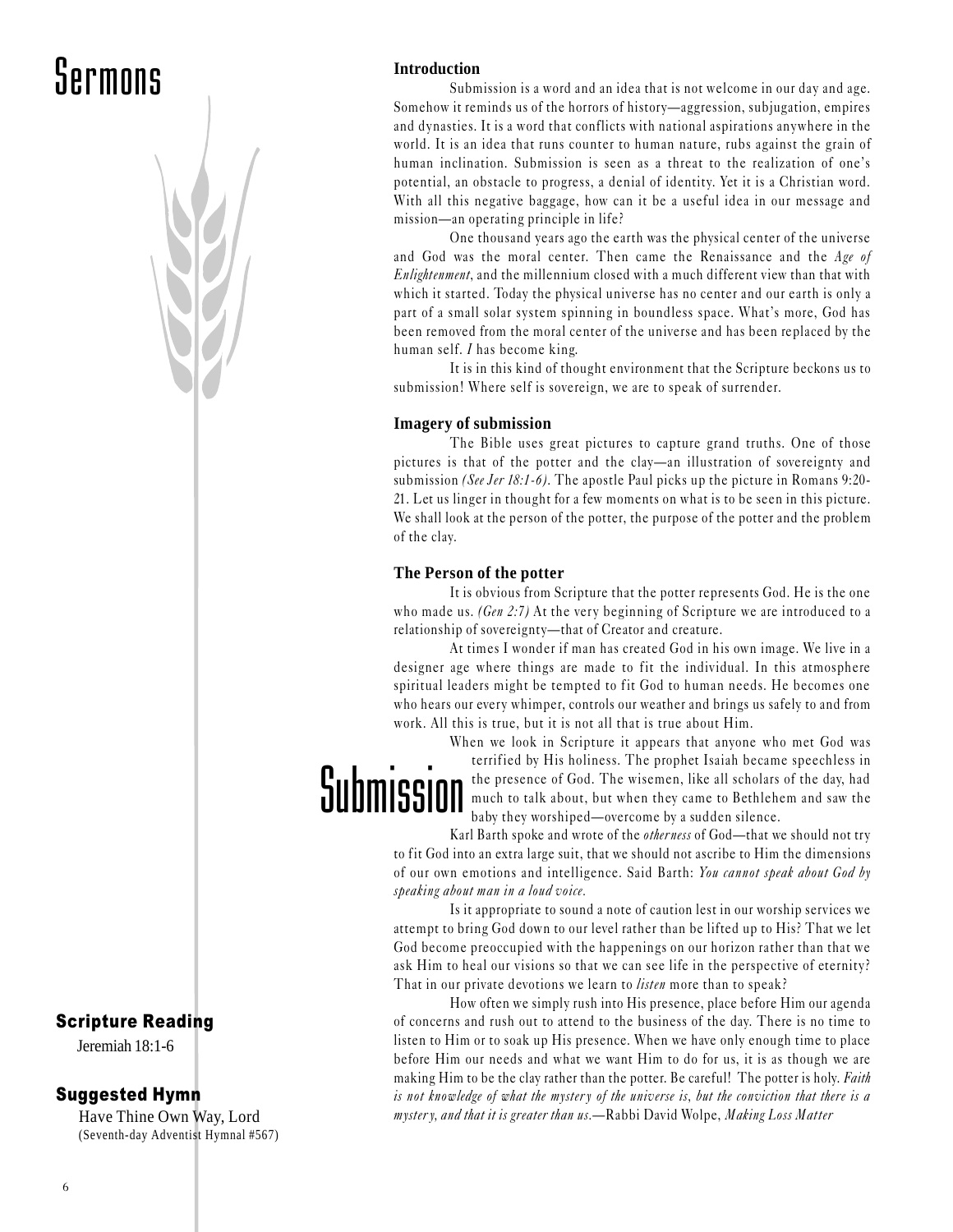### **The purpose of the potter**

Even though Scripture declares that eye hath not seen, ear has not heard, nor has entered into the mind of man what God has prepared for His children, we are not without some hints (See 1 Jn 3:2 and Eph 2:4-7).

The best we can do at planning is for a few short years. We cannot see the future. We can only hope that it will permit the outworking of our small ideas and limited dreams. We are subject to the boundaries of this life, this time and this space. But the dimensions in which God works are strikingly different. Our ideas of education take too narrow and too low a range. There is need of a broader scope, a higher aim. True education means more than the pursual of a certain course of study. It means more than a preparation for the life that now is. It has to do with the whole being and with the whole period of existence possible to man."—E G White, Education, p  $13$ 

### **The problem of the clay**

Obviously the Bible picture intends that we see ourselves as the clay in this imagery (Jer 18:1-6). The clay can do nothing of itself. It cannot make itself into something of value. It is absolutely helpless and useless. It needs a potter! But the clay has trouble understanding submission.

In spite of our rational acceptance of this simple truth, we still struggle with submission. Until we come to a point of shipwreck in life, we will exhibit a desire to be the potter rather than the clay. It takes divine wisdom and power to make operational in life what we know in theory-that submission to God is the only escape from the tyranny of self, the only way our ministry becomes effective, the only wellspring of peace and contentment. The reason why many are still troubled, still seeking, still making little for ward progress is because they have not yet come to the end of themselves. We are still giving some of the orders, and we are still interfering with God's working within  $us. -A.$  W. Tozer (1897-1963)

Lovers of poetry will enjoy how Ethelyn Shattuck captured the essence of our predicament and its remedy:

> Dear Heavenly Father: Im working on a puzzle, pure and simple. It is I.

Dear Searching Child: Here's the answer to your puzzle, pure and simple. It is  $I$ .

Paul helps us to understand how to look at life after learning the art of submission. (see Phil 1:12). What a remarkable way to look at suffering and tragedy and the unexpected in one's own life! To realize that even life's unwanted experiences: my defeats, my failures, my sufferings are things that God uses to His glory (See also 2 Cor 4:7).

Henry van Dyke (1852-1933) wrote a story about a handful of clay that dreamed of future greatness and glory. When it was made into a common clay pot the clay became despondent and fretful. To add further insult someone filled it with dirt and shoved a hard brown lump down into its center. After many days the clay pot was carried into a great cathedral and people came by the hundreds to see the finest lily that grew. The clay pot finally came to understand that it would never be the center of attention—but it could be a humble container for priceless beauty.

Maybe it's a story such as this that helps us to realize that the whole point of submission is not what we might become in Him but what He might become in us. Colossians 1:26-27 reminds us of the myster y. . .which is Christ in you, the hope of glor y.

*Faith is not knowledge of what the mystery of the universe is, but the conviction that there is a mystery, and that it is greater than us.* —*Rabbi David Wolpe*

# Sermons

\*Editorial Note:

The sermons in this issue of DS are abridged versions of devotionals given at the recent World Stewardship Summit on April 6-10, 2001.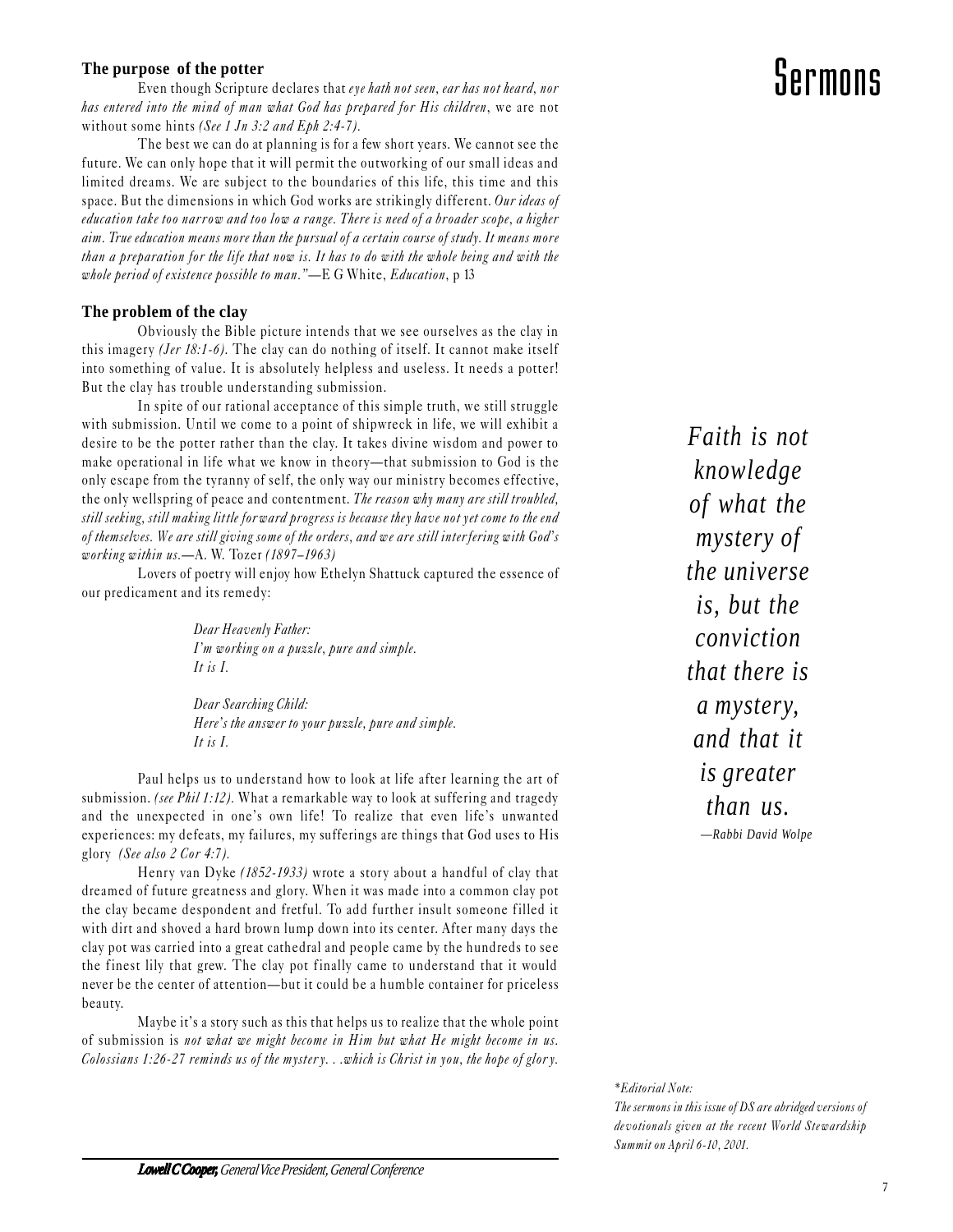### **Intertwined**

I remember the early movings of our first child—that little flutter that felt like a tiny fish stirring inside. What happens during this miraculous process? Science tells us that within the mother's womb a special organ called the placenta transfers oxygen and food from the blood of the mother to the blood of the embryo. Reversely, it transfers waste materials from the embryo to the mother. The fetus does not have to breathe or eat because the oxygen and food it needs is brought to it via the placenta. This new life uses the mother's lungs, digestive organs and kidneys to sustain it during development.

As I think of how God devised such a beautiful and intimate connection, I realize that the message of the vine and the branches is also one of incomparable intimacy. It paints a picture of a symbiotic relationship. Symbiotic simply means life *together*—a life that Jesus wants to share with His very own.

Jesus' vine analogy is carefully couched in John, chapters 13 through 17. In these pages Jesus continuously shares Himself with His own. He says, I have told you everything that the Father has shared with me  $(In 15:15)$ . And what was the intent of His words? Firstly, to comfort His friends, to reassure them of His presence in spite of the upcoming trials. He says, *Do not let your hearts be troubled.* I go to prepare a place for you and I will come again. . .You will be with Me. . .You know the way for I am that way. . .You will grieve but your grief will be turned to joy.

Secondly, Christ's desire is to tell them of the coming Spirit. He says it in numerous ways. One such way is: I will send you another counselor to be with you forever. And then, observing a nearby vine, Jesus continues to illustrate His point: I am the true vine...

> Remain in me and I will remain in you. No branch can bear fruit by itself, it must remain in the vine, and neither can you bear fruit unless you remain in me (Jn 15:1,4).

#### **The nature of things**

The vine and the branches

What is the nature of this vine? History tells us that the Jewish nation valued the noble vine, comparing it to Israel. Actually, Jews embraced the thought that their salvation was based upon their connection to the vine-or Israel. But Jesus says, No, It's not your nation. It's not your membership. It's me. I am the real Vine.

Jesus is not merely like a vine, He is more, says Lenski in his Bible commentary. He is the original Vine. And G. Campbell Morgan says, Are we not at least inclined to think that our Lord said, I am the main stem of the vine. . . and you are the branches? As a matter of fact, He said nothing of the kind. He said, 'I am the vine.' What is the vine? The root, the main stem, the branches, the tendrils, the leaves and the fruit.The vine is not complete in its branches...The vine is ever ything! Jesus said...'You are parts of Myself, united in a union so close and definite that I am incomplete apart from you, as you are incomplete apart from me.

What does it mean to remain in Him? Christ says, On that day, you will realize that I am in the Father and you are in me, and I am in you  $(In 15:20)$ . Envision with me three concentric circles. Concentric meaning, having the same center. In John 13 through 18 Jesus uses this type of expression at least eight times—His being in God, God being in Him, Christ being in us and us being in Christ. This is at the very heart of His message.

How does Jesus define remaining? He says, If you remain in me and my words remain in you, what ever you wish will be given. . .If you obey my commands, you will remain in my love  $(In 15:7, 9, 10)$ . What command is so important that Jesus stresses it at least three times? A new command I give you. Love one another as I have loved you (13:34). My command is this, love each other (15:12). And again He repeats, This is  $my\ command: Love\ each\ other\ (15:17).$ 

So what then is the nature of this fruit? Meditate on Christ's words and discover. This much fruit is the fruit of the Spirit! But the fruit of the Spirit is love, joy, peace, patience, kindness, goodness, faithfulness, gentleness and self control (Gal 5:22). And over and again in these chapters Jesus expressly stresses the first three fruits love, joy and peace. Count His mention of joy! I have told you this so that my joy may be in you, and that your joy maybe complete. . . No one will take your joy away. . . Your joy will be complete. . .I say these words so that they may have the full measure of my joy within them  $(15:11; 16:22, 24; 17:13)$ . And what about peace? Jesus says: I have told you these

# Scripture Reading

John 15:1-5

### Suggested Hymn

Abide With Me (Seventh-day Adventist Hymnal #50)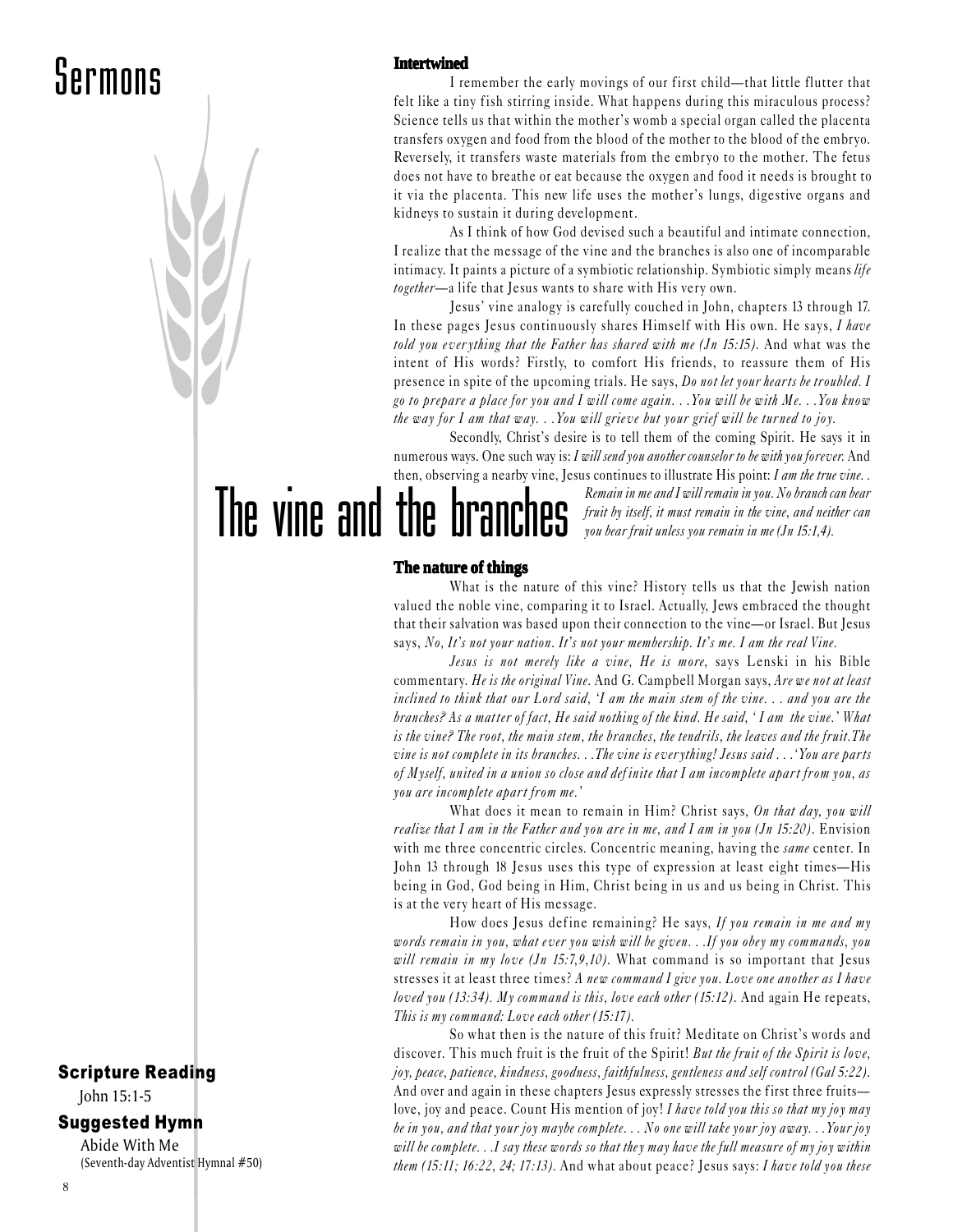things so that you may have peace. My peace I give to you. My peace lasts, says Jesus, and it is the result of this intimate relationship we share  $(16:33; 14:27)$ .

And love? Who can count? In His prayer Christ says, I have made you known to them. . .in order that the love you have for me may be in them, and that I myself may be in them  $(17:26)$ . This fruit of the Spirit is Jesus' love and joy and peace. I chose you to go and bear fruit, He says. By this all men will know that you are My disciples, if you love one another (13:35).

# **The name of the tree**

At that time there was a great famine in the land, and in that land there was a great tree heavy with fine fruit. But no one could reach the ripening fruit. The only way to get the fruit was to know the name of the tree. So the people had a counsel and all agreed, Let us send the hare to the chief over the mountain. He will get the name of the tree for he is fast! So the hare hurried over the mountain to the chief. And the chief said, The name of that tree is Oowangalama. Stand under the tree and say the name and the fruit will fall. As the hare hurried back he tripped over a root, rolled down to the bottom of the hill, and when he got up, the name was completely gone out of his head.

Next they said, Let us send the springbok for he is swift, and he will not forget the word. So the springbok rushed to the chief over the hill. The chief said, The name of that tree is Oowangalama. At once the springbok began on his hurried journey back. But along the way he tripped over an anthill, and before he could pick himself up, the name was gone out of his head. Now the people said, Let us send the kudu. He is stronger and he will not fall. The kudu arrived at the chief's kraal and the chief said to him, The name of the tree is Oowangalama. As he raced back, the kudu caught his horns in the branches of a tree and while he was trying to free himself, he forgot the word. Now the people had another counsel. We will send the lion for he is swift and strong, and he has no horns to catch in trees. And so the lion got the word and repeated it over and over. He was making good time but began to get tired, for the sun was hot. So he stopped and fell asleep under a bush. When he awakened, the name was gone. Now when the lion returned, he was too proud to admit he had failed, so he tried all kinds of names: Olengalama, Oogoongalanga. And the angry people said, You don't know the name! You are no better than the rest! By this time, they were really desperate. So the elephant said, Let us send the tortoise. And everybody laughed and laughed. He was too slow. He would never make it! But the tortoise agreed to go because not one else would. He went to his mother and asked, Mother, how do you keep such a word in your head?

If you want to remember it, my son, she said, Do not stop saying it for any reason. After a long journey the tortoise reached the chief over the mountain. And he asked the chief, What is the name of that tree? And the chief said, The name of that tree is Oowangalama. Again, he asked for the name, and the chief said,  $\omega$ owangalama. But he didn't stop there. He asked a third time for the name of the tree. On his way home, when he came to the root he stepped over it and said, Oowangalama. When he came to the anthill he walked around it and said, Oowangalama. When he arrived home his wife said, You are tired; why don't you rest? But the tortoise walked on, saying, *Oowangalama*. As he came to the tree the people cried, Tell us, tell us, what is the name of the tree! The tortoise composed himself and said,  $0<sub>0</sub>$ ,  $0<sub>0</sub>$ -wangalama. And immediately the fruit began to fall, and the people ate and they were hungry no longer.

### **Healing of nations**

In the beginning was the Word, and at the middle, and in the end! Our work is to remain in the Word, never letting Him out of our minds and hearts—with our gaze fixed upon His matchless beauty. For it is by beholding Him that we become changed. And as we remain, the fruit that falls at the Spirit's promptinghealing, nourishing fruit—will be much fruit. Fruit directly from the original Vine. The Christ who draws all men and women to Himself is our Life. His consuming joy is to produce in us fruit for our healing and for the healing of the nations. For don't you know that you, too, are a member of the healing profession?

*While listening to the radio one day, I heard an interview with noted Boston conductor, Benjamin Zander. Zander told of one of the greatest compliments he had ever received. It was from his 94-year-old father. After observing one of his son's music classes, Mr. Zander walked up to Benjamin and said, 'I can see you are a member of the healing profession!'*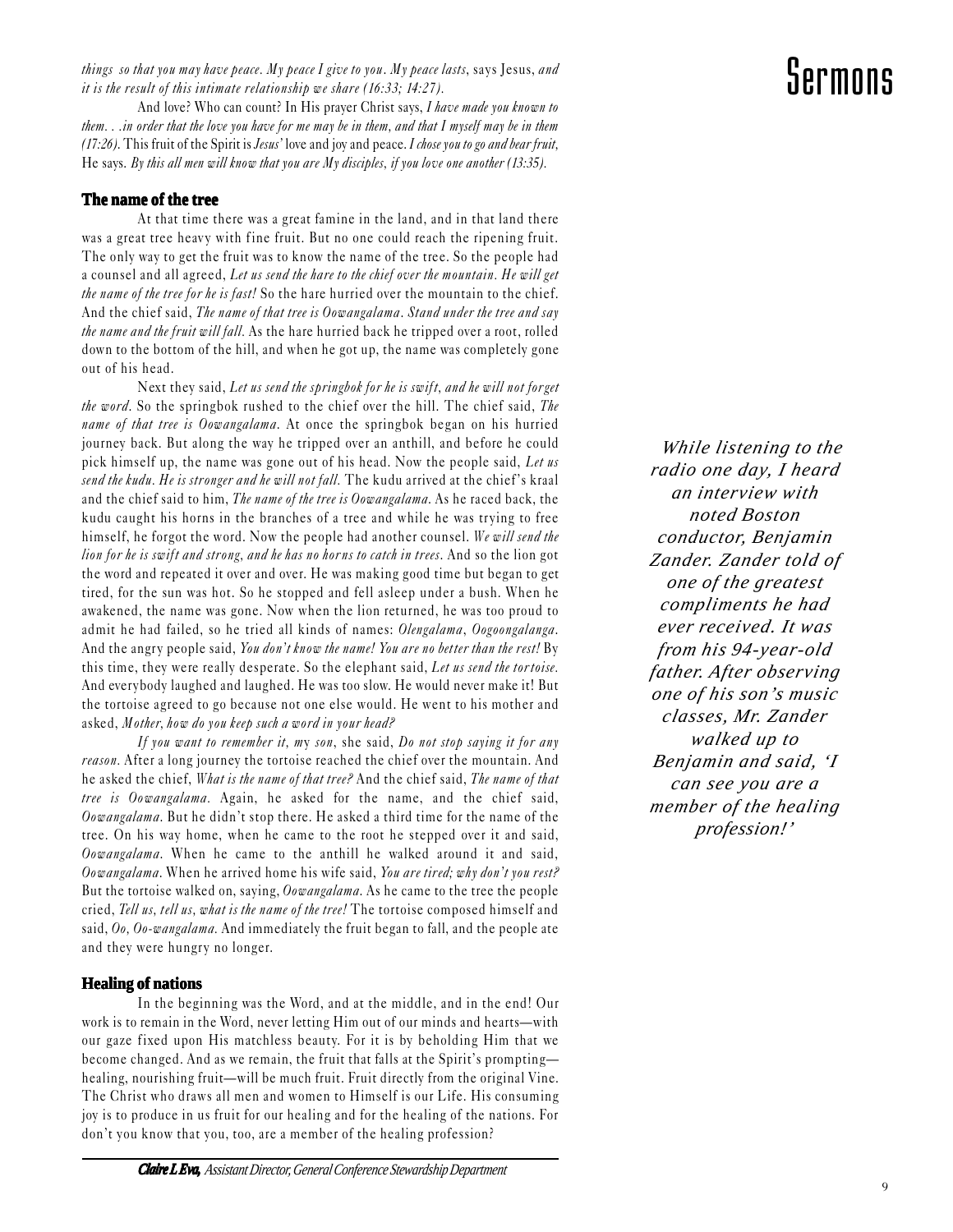# Scripture Reading

Matthew 14: 13-21

# Suggested Hymn

Praise, My Soul, the King of Heaven (Seventh-day Adventist Hymnal #4)

# **Moved by compassion**

The occasion was unparalleled! More than 5,000 people were miraculously fed by a gift from Jesus Himself, with only five loaves of bread and two small fish. In Matthew 14:13 we read: As soon as Jesus heard about the news of the death of John the Baptist, he went off by himself in a boat to a remote area to be alone. But the crowds heard where he was headed and followed by land. . .and He had compassion on them and healed their sick (Mk 6:30; Lk 9:10). Jesus longs to mourn the loss of John, but He can't even do that in peace. After a brief time alone, the people press in. Jesus and His disciples have no time to eat  $(Mk 6:31)$ . How many of us would be irritated, dismayed and deeply resentful to be met by a demanding crowd when we are weary, seeking peace and quiet?

Jesus' compassion encompasses the press of His basic needs. Instead of being resentful, He chooses to accept the situation as a call from His Father to minister to the people. He views their eagerness, their helplessness, their need for Him, as a loving shepherd sees his sheep or a patient mother regards her clinging children. Jesus draws new strength from His Father and lays aside His own wishes. He does not rebuff the crowd. Compassionately, He heals their sick and teaches them (Mk 6.31).

As evening comes the disciples approach the Master: The people are hungry and there is no place for them to buy food. They'd better hurry if they want to reach a nearby village before sundown when the shops close. They are probably thinking more about their own hunger. The people haven't asked for any food except for the spiritual sustenance Jesus is giving (Mt 14:16).

### **A mission possible**

But Jesus' answer is not what they expect. You feed them. It is the human acid test that He wants to pass on to them. John 6:7 tells us of Philip's reaction to the challenge: Impossible, it would take a small fortune to feed them all. There are only five loaves and two fish, another disciple declared. For them to follow Christ's command, a minimum amount of food would have cost a small fortune.

We often feel that we need a small fortune to accomplish our mission. And if we can't implement that project or if we don't have the expected result, it is because we didn't have all the means that we needed at the start. With our human



perspective this is how we evaluate and manage God's affairs. We see the little that is there and compare it to the huge need we perceive.

Fortunately Jesus sees this situation as an opportunity to teach the disciples a lesson about human cooperation as it is linked with Divine power. He calls for the bread and the fish, asks God's blessing on the food and begins breaking the bread. Then He gives the food to the disciples and asks them to distribute it to the crowd. Had they not trusted their Master, they would have lost the privilege of taking part in the miracle.

God often waits for us so that He might perform miracles through us. You feed them. Wasn't this the mission that Jesus gave us when He left? And here we are today saying, But we have only five loaves and two fish.

# **The meaning of giving**

Giving. What is the meaning of our giving to God? What is the meaning of God's gifts to us? The perfect example of giving is found in John 3:16-the verse Martin Luther calls the gospel in miniature. Ellen White says that for this work of redemption, God gave the richest gift of heaven-Manuscript Release 12:228. In his work, Embracing God, David Swartz declares: God's pockets were empty. He spent it all; He could give no more than all of Himself.

The next story begins as a precious aroma floods a room full of elite guests. It is during this special occasion that a particular lady demonstrates her love in an incredible manner. Everyone recognizes the fragrance—it is a world famous perfume—perhaps equivalent to Chanel No 5. It is famous not because it is common but because it is so precious. Everyone had gone by the local shop that sold it and looked at it with awe. If the shopkeeper knew them, he may have let them carefully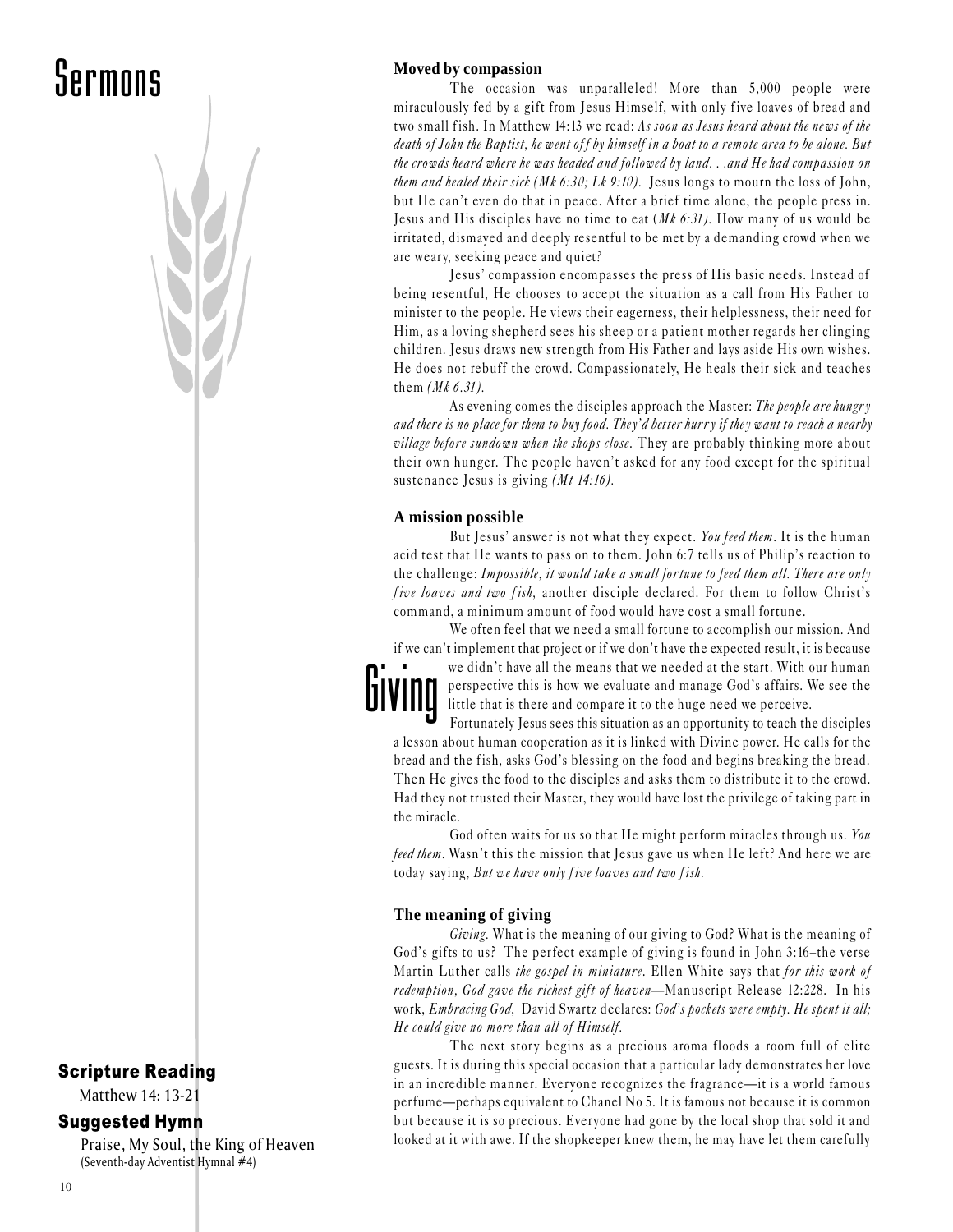handle the jar to sniff the perfume—the faint fragrance barely seeping through the alabaster jar. Now it engulfs the room, and what began as an act of gracious love an expression of grace received, becomes a moment of shame and embarrassment.

You see, when love controls and becomes the passion of one's life, it does not calculate how others might react to its utterance. It simply expresses itself. This is not the cheap love that is synonymous with debauchery. This love has nothing to do with carnal desire or with depravation, although the person at the focal point in this story knows what debauchery is. No, it is love expressed to the One in whom she has found forgiveness and peace. And now she realizes that He is leaving her, as He is leaving all His disciples  $( Jn 12:1-8)$ .

Mary's tears of passion and love fall on Jesus' feet and she dries them with her hair. She has broken that alabaster jar of precious ointment. Anticipating the death of her Master, she purchased the aromatic oils, valued at more than a year's salary! Mary was probably the only follower who really understood Jesus' declaration that He was going to die. The disciples were not preparing for anything special except, perhaps, for his crowning as king. They were only ready to quarrel among themselves as to who would be sitting at His right hand.

### **The cost of the gift**

In today's world, we think that a \$30 bottle of perfume is very nice. If you pay \$300 an ounce it would be extravagant and something very precious. Only a very few in our society would have the money to spend \$30,000 for a small bottle of perfume. Imagine the incredible act of pouring it all out at one time,not just dabbing it behind the ears and on the wrists,but breaking the bottle and spilling it out. Yet the drama has just begun. Judas, the treasurer, asks the wrong question: Why didn't she sell this and give it to the poor? The poor are always a good excuse for asking for and handling large sums of money—perhaps with the hope that some crumbs will fall on the ground and that we can profit from it.

Have you ever wondered where Mary got the money? You remember her story. The funds she used were probably from the earnings of her sinful life. We ask, How could Jesus accept an offering earned through prostitution? What is the difference between our offerings and Mary's? Wait a minute! How can we compare the honest earnings we make by working hard with Mary's earnings? I am a third generation Adventist! I have been working for the church for over 25 years, have been a missionary in Africa for 11 years, and I can tell you that life has been tough! You certainly can't compare my offerings with Mary's!

Do we live a sinless life? Are our sins smaller that Mary's? Is there such a thing as a small or a big sin? Mary's offering was accepted in the same way that Christ accepts your offering and mine. There is no difference. He accepts it as an act of worship from one He has redeemed.

# **Conclusion**

We need a fortune to feed the crowd, said the disciples. Mary spent a fortune to express her love to her Master. Which of these situations are we in? Do we need a fortune to fulfill God's mission? The truth is, friends, He doesn't need our fortunes. What can we give Him that isn't already His? It is His mission and, if our faith is rightly placed, He will provide what is needed in His time. His only request is that we be faithful stewards of what we have and that we do not grieve for what we do not have.

After all, don't we know that if we have not given our hearts to God, all other gifts are in vain? The act of giving can only be an expression of our surrender to Him. It is the only way to show our gratitude and love to God. He has provided no other-R&H, Dec 6,1887.

> A man there was, though some did count him mad, The more he cast away, The more he had. —John Bunyan

# Sermons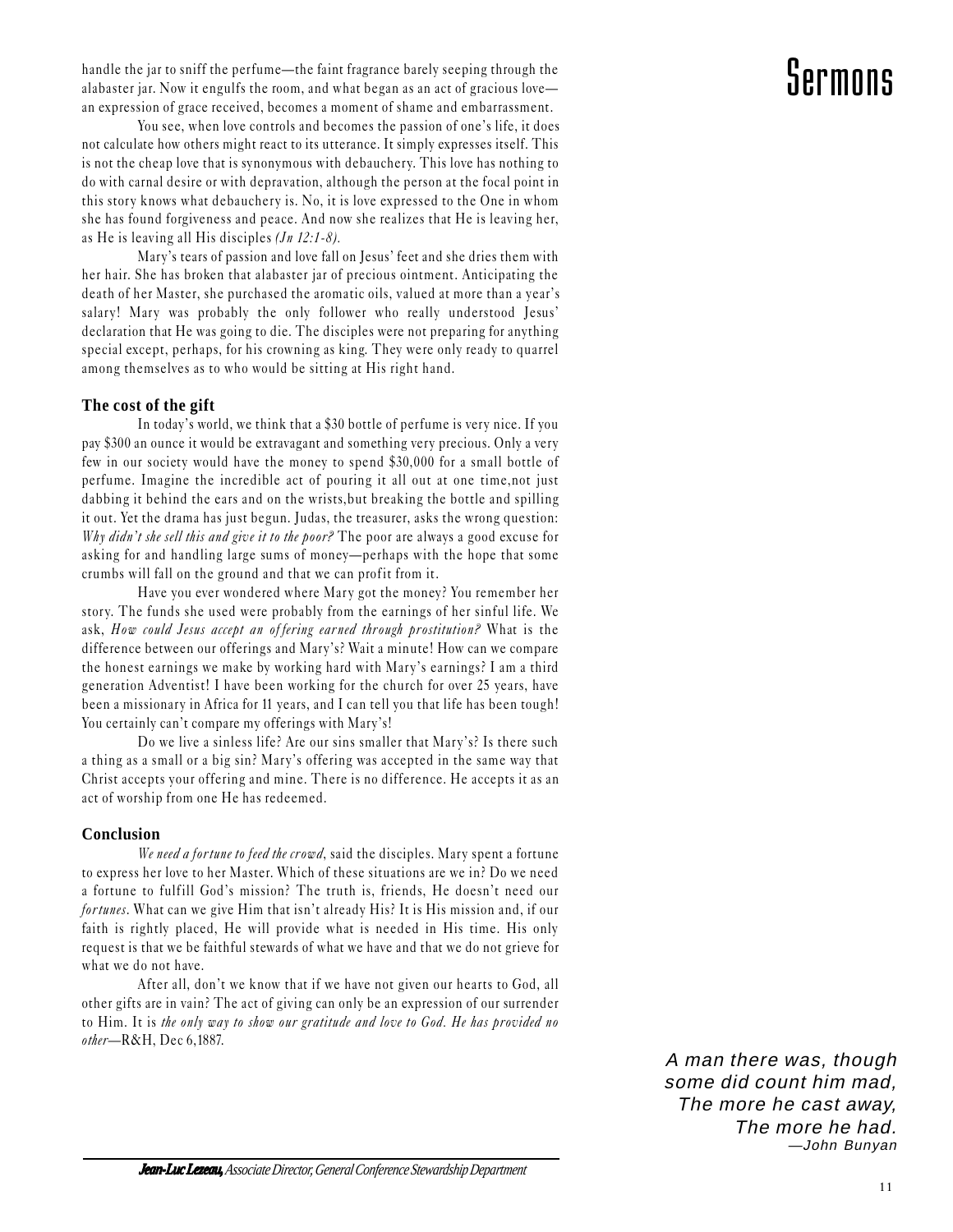### **Introduction**

In his book, *The Velvet Covered Brick*, Howard Butt says that conventional wisdom thinks of power as flowing from the top down. Jesus came to give us a better way to think. He came down to show us that *authority is from the bottom up*. There's an old Rotarian slogan that says, He profits most who serves best. Servant-leaders put people above structure. When it comes to organizational effectiveness, leadership must facilitate a culture of cooperation—working *together* for the common good. Next, leadership must develop a culture of obligations—working effectively for the common good. Last, leadership must develop admiration-working at liking each other for the common good.

In Moses' organizational structure of leadership he saw God at the top. But he placed himself as leader—under the people—at the very bottom. We might say Moses had low self-worth, so naturally he would put himself at the bottom. But there is a method to his madness. First of all, Moses saw God as the source of his leadership. He realized that the whole reason for his leadership was *people*. Moses displayed confidence in his subordinates and made room for mavericks. He was open to counsel and allowed leaders to do their jobs.

Moses kept the goal in sight. Servant-leadership is not weak leadership but demonstrates strength. It is not based on credentials but character. H. Norman Schwarzkopf had it right. He said, If I had to choose between two people—a person that had

The servant-leader of strong servant-leadership.

credentials and a person that had character—give me a person with *character every single day*. Moses' leadership is a classic example

### **Characteristics of a servant-leader**

1. Servant-leaders put others ahead of their own agenda. As a leader I must always ask the question of all I do, How much of this is about me and how much of this is about the people? If truth be told, all leaders do some things that have nothing to do with the people. It's about burnishing our own egos. Unless I'm transparent, I begin to fool myself. When we put others first we will be sensitive to their needs, available to their needs and we will desire to meet their needs.

2. Servant-leaders are confident in their own identity. The most difficult leader to deal with is an insecure leader. An insecure leader will kill you in order to protect himself. When a servant-leader is conf ident in her or his own identity, he knows how to deal with his own internal baggage.

3. A servant-leader is never judgmental or elitist. A couple of years ago I was traveling with General Conference leaders and had just finished making my presentation to several hundred pastors. One of the leaders of that organization came up to me and said, Brother Russell, are you from the General Conference? No, I replied. I'm *just a local pastor.* He said,  $Oh$ , and walked away. One of the things that will kill your leadership more than anything else is if you are judgmental or elitist. Because as they say, none of us are all that.

4. A servant-leader is a loving listener. The one who listens communicates care and concern. Listening communicates that you value the person. And listening communicates the love of God. A servant-leader has a generous spirit because joyful giving is at the true heart of a servant. And giving is ultimately following the example of Jesus.

5. A ser vant-leader is willing to give up his or her rights. What rights?

a. A servant-leader is willing to give up the right to put himself first.

b. A servant-leader is willing to give up the right to complain. Can you imagine what would happen in this room if all of us gave up the right to complain? God says, Listen Russell, I am not talking about any kind of leader. I'm talking about servant-leaders. When God confronted me with that it took me to the mat because the spiritual gift of religious leaders is to complain. We yell at the brethren until we discover that we are the brethren. We say, But you don't understand, in my part of the field ... You give up the right to complain. Well, you guys who are pastoring really don't  $k$ now what you're talking about. You give up the right to complain. And all of a sudden servant-leadership follows on a whole different plane.

c. A ser vant-leader gives up the right to do whatever feels good.

d. As a servant-leader, you give up the right to hold a grudge. Someone says,

# Scripture Reading

Matthew 23:11,12

### Suggested Hymn

Make Me a Captive, Lord (Seventh-day Adventist Hymnal #568)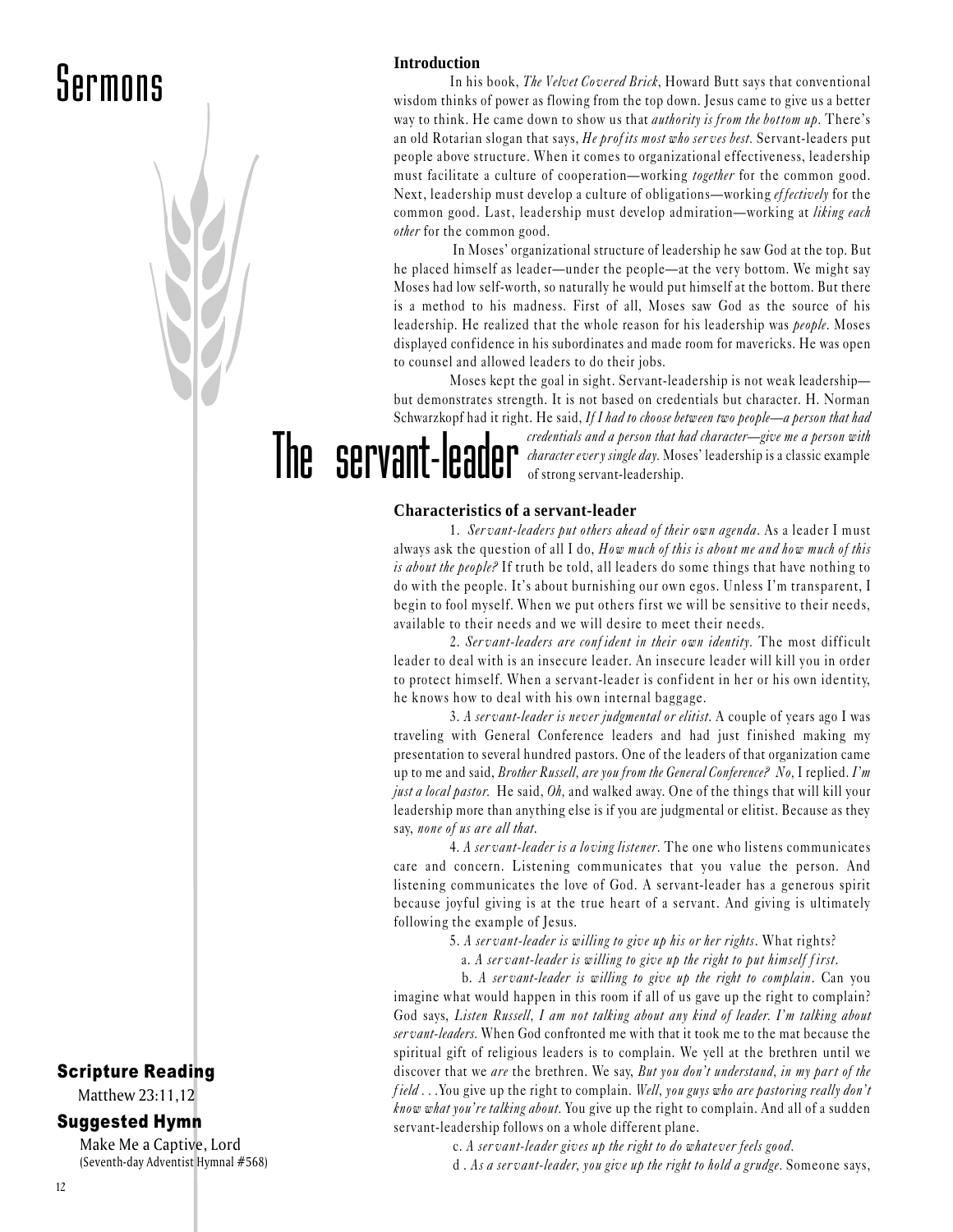But I've been hurt! If you've been in ministry longer than five years, you have been hurt. All of us have had political gains and shenanigans played against us. But God says, as a servant-leader, you give up the right to hold a grudge. You give that right up!

e. As a servant-leader you give up the right to live by your own rules. If you've been in the ministry longer than a couple of years, over time you build up your own little set of rules as to how you're going to operate in ministry.

f. As a servant-leader you give up the right to understand God's plan before you obey. God wants us to trust Him before we have all the answers. Sometimes we need to move forward before we have all the details.

g. A ser vant-leader gives up the right to be honored and ser ved. When I was a young boy we had fellowship dinners after church. There was a window in the hall where we got our food. We children would go to the window where a little dab of food was placed on our plates. But when the preacher went to the window they would pile his plate high. We would eat our morsels and go back to get more food and be told, *There is no more food*. But the preacher would go up to the same window and miraculously food appeared and they would re-pile his plate. So when I became a pastor, I said, Let's not change the rules now! But as a servant-leader, you give up the right to be honored and served.

h. As a ser vant-leader you give up the right to spend money any way you please.

i. As a ser vant-leader you give up the right to popularity. You never ask the question, What's the popular thing to do; what's the best thing to do? But as a leader you always ask, What is the right thing to do? And I've discovered that it's amazing how the clouds roll away when I finally ask the question, What is the right thing to do?

j. A servant-leader gives up the right to personal revenge. You see, in our church, and we're all in this together, we have creative ways of getting each other back. We'll get you and we'll get you in Jesus' name! But God says, You give up the right. You can't get them back, even when you have been hurt. You can not hold a grudge.

You know how Joseph had been treated by his brothers. All of this happened and now his father Jacob died. Catch the emotion! Joseph's brothers come to him because they know it is retribution time. Because it is the law of the jungle, they believe he is going to get them back. They say, Joseph, we know that you're going to get us back for all we did to you. Under the moving of God, Joseph says, Guys, I'm never going to touch you. You meant it for evil, but God meant it for good. As a leader, when you have been hurt, remember Joseph and the 50:20 Principle (Gen 50:20). It's the only way to survive. They may have meant it for evil, but God will mean it for good every single time!

k. A ser vant-leader is not position conscious. Non-servants go for titles. Servants go for towels.

# **Conclusion**

It was Thursday evening. Jesus sent the disciples ahead to the upper room. Because it was a holiday season, the paid servant had been given the evening off. When the disciples walked into the room there was no one there to wash their feet. The unspoken question was, Who is going to wash our feet? No one said anything. They sat down at the table and there was absolute silence in the room. They looked around studying the architecture of the windowsill. They watched the flight of a bumblebee across the room, but no one said anything. Jesus walked into the room full of leaders. Non-servants go for titles. Servants go for the towels every single time.

How do we wash another's feet? I can't tell you how you should do this. It may be through an apology or through an embrace. It may be through a word of acceptance all over again. Some of you may need to leave this place, get on the phone and call home and talk to a son that you are alienated from or a wife that you were quick with when you left or an elder back at the church or a fellow leader in this room. Whose feet do you need to wash? Non-servants go for fame. Servants go for fruits. Non-servants go for power. Servants go for people—every single time. A servant leader points others toward Jesus, not himself. You will either point people to yourself or to Jesus, but never to both. May God bless you as you take your servant leadership to the next level.

# Sermons

*When I first began pastoring in Baltimore, a man named Louis Miles walked into my office. We were a poor church. And Louis, who came from the corporate world, said to me: 'Pastor, I have this idea. I want to have a huge health extravaganza right down the street. I want to place events all around the lot, bring in vendors and have a large sound stage where Christian entertainment is going on all day long. I want to meet the needs of this community.' He painted a huge picture! In my mind I was saying, 'We can't pull that off. We don't have the finances.' But I discovered something a few years earlier. Sometimes the best thing that you can do as a leader is to get out of the way and allow the mavericks to take the lead. And in this case, he was a safe maverick. Today this church has the largest community-based health extravaganza in the city of Baltimore—all because this maverick said, 'I've got a vision!'*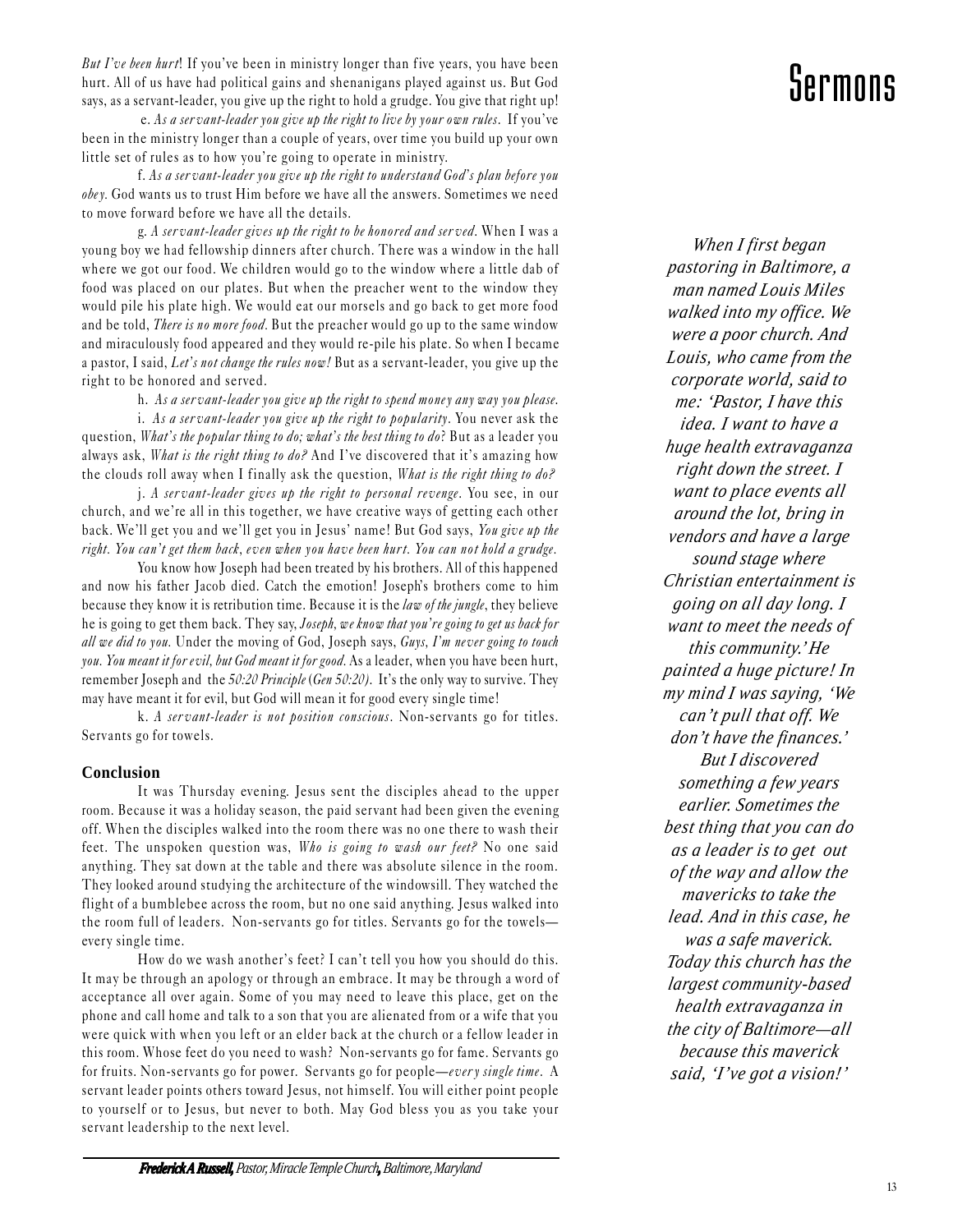# Book Reviews



# *Investing for the Future*

**by Larry Burkett Chariot Victor Publishing Colorado Springs, Colorado, 1997 US\$ 10.99**



# *Hearing God*

**by Dallas Willard InterVarsity Press Downers Grove, Illinois, 1999 US\$ 11.99**



### *The Right to Lead A Study in Character and Courage*

**by John C Maxwell J. Countryman Nashville, Tennessee, 2001 US\$ 13.99**

Burkett is well known as the founder and president of Christian Financial Concepts. He and his organization have focused on biblical principles for managing personal and business finances for many years. His advice is always wise and focused on biblical principles. Though he makes no claim to be an investment specialist, this book is an excellent exploration of the principles that should guide someone in the development of an investment strategy. He avoids any specific recommendations and focuses clearly on the broad principles.

The author begins with an explanation of basic economic principles. This chapter includes an analysis of major shifts in economic theory that led to the Keynesian approach to economics. He also helps one understand major trends in economy and some of the projected possibilities for the future.

After presenting a rationale for investing, Burkett analyses the common mistakes people make in their investments. He explores the best kinds of investments and suggests a strategy for investing. He also identifies key factors that should be included in an investment strategy. His sources for advice, as well as the appendices with lists of resources, are especially helpful.

Burkett divides his recommendations for strategic investing into the major stages of life. This section of the book is especially helpful for anyone and should be considered critical for working with young couples in planning their overall approach to personal finances. He closes with significant chapters that provide a sound basis for evaluating different types of investments. His approach provides a healthy foundation for looking at investments from a biblical perspective.

*Benjamin C Maxson, Benjamin C Director, General Conference Stewardship Department*

Hearing God is an updated reprint of a classic 1984 work. Willard presents a comprehensive and thoughtful reflection on developing and maintaining a close relationship with God through open communication with Him. He focuses on hearing God's voice and developing an intimate partnership with Him in a lifestyle of obedience.

The author explores guidelines for and the use of Scripture in this relationship. Throughout the book there are practical pointers to help one listen to God in a variety of ways. His focus climaxes with an emphasis on a life lived in personal relationship with God, more than just communication with or guidance from Him.

This is an excellent work that will challenge you to think more deeply about your intimate walk with God. It will invite you to trust God and listen to Him. In a world that is secularizing Christianity and marginalizing God, Willard invites us to a radically different approach—taking God seriously as a vital part of contemporary life.

*Reviewed by the staff of Dynamic Steward*

John Maxwell's small volume, The Right to Lead, is packed with quality information on leadership. He gives meaningful quotations and lists to follow that will help you on the road to becoming a more effective leader. Another drawing feature of this work is found in the inspirational short stories of numerous world leaders. One such story is about Olympic Gold medalist, Eric Liddell. Liddell is known for the stand he took in the Paris 1924 Olympics—refusing to race on Sunday because of his religious convictions. His story was later portrayed in the film, Chariots of Fire. But, as Paul Harvey says, we have yet to hear the rest of the story. And how Liddell lived and died after his Olympic success captures the soul!

Quoting the author: What gives a man or woman the right to lead? It certainly isn't gained by election or appointment. Having position, title,rank or degrees doesn't qualify anyone to lead other people. And the ability doesn't come automatically from age or experience, either. No, it would be accurate to say that no one can be given the right to lead. The right to lead can only be earned. And that takes time.

*Claire L Eva,Assistant Director, General Conference Stewardship Department*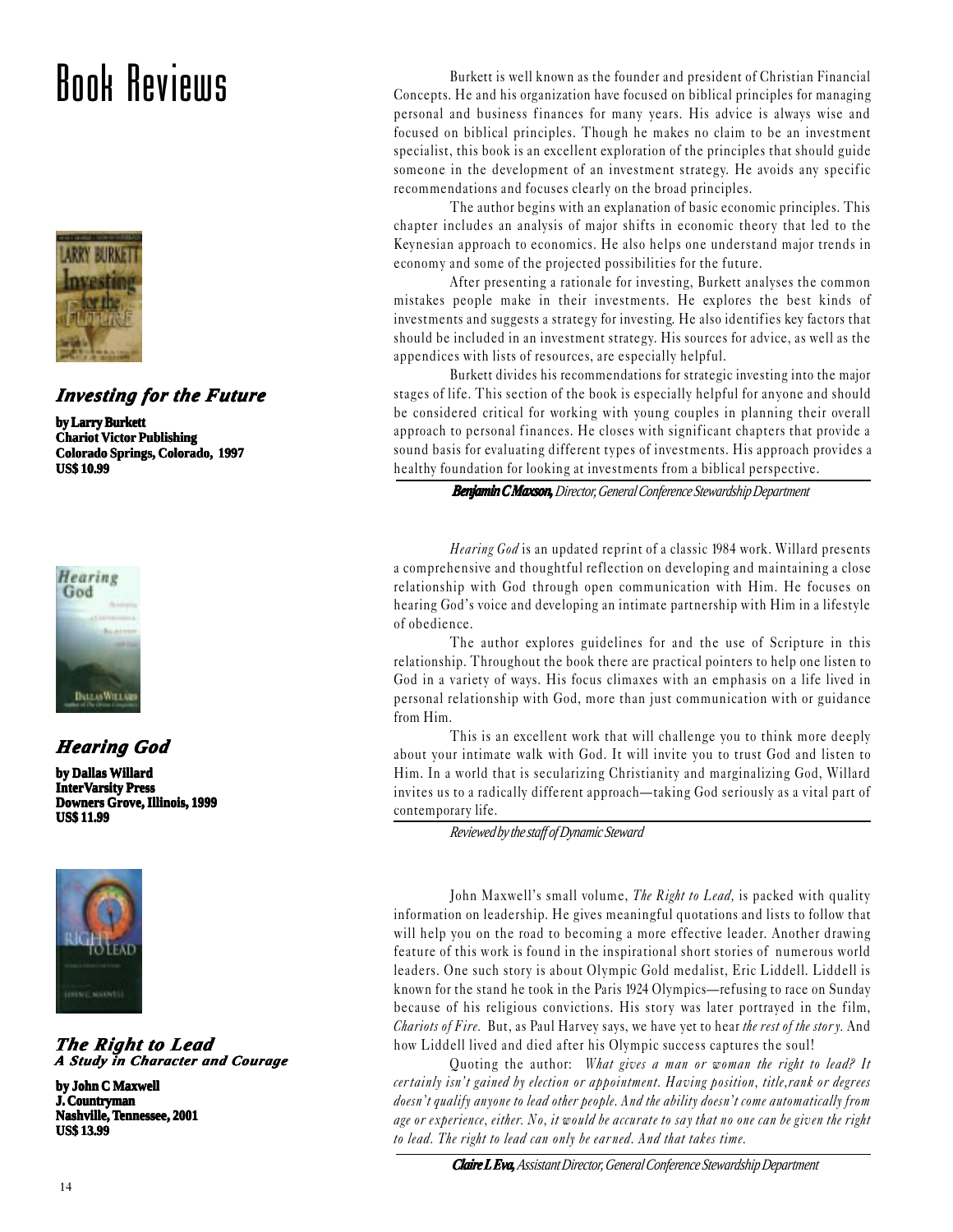Berg and Burgess apply biblical principles of managing money and avoiding debt in the corporate world of the church, with an effective study and application of these principles. We live in a world where debt is glorified and presented as a necessity.

In this book the authors explore the problems of churches that build their growth on debt. They identify the benefits of ministries that do not borrow for operating or growth, and they explore the challenges of churches in financial bondage.

After a survey of Scriptural principles promoting debt-free living, Berg and Burgess present strategies for becoming debt free and for expanding ministries while remaining free of debt. They explore biblical concepts concerning borrowing and lending in the church. The authors then conclude with the critical understanding that ultimately, the debt-free church is dependent on debt-free church members.

Berg and Burgess have broad experience in counseling individuals and churches. They also have a history of association with Larry Burkett and his organization. There is a great deal we can learn from this book. What may appear to be a limiting philosophy can actually develop into solid foundations for ministry and growth. Every church leader should be required to read this work.

*Reviewed by the staff of Dynamic Steward*

*In this world, it is not what we take up, but what we give up, that makes us rich. —Henry Ward Beecher*

Austin Pryor takes the biblical principles articulated by men like Larry Burkett and Ron Blue and builds on them to guide someone in specific applications in the financial marketplace. This book as a third edition provides updated information within the context of the contemporary market and tax structures. He explores biblical principles and effectively applies them to specific strategies. His faithfulness to biblical motivation and guidelines is careful and thorough.

The design of the book is especially helpful. Rather than attempting to teach someone everything about the economy and investing, Pryor seeks to share only what one needs to know to invest carefully and wisely. The layout is easy to understand and maintains one's interest. Each chapter provides an introduction outlining its purpose and primary content. Then throughout the presentation of the material, there are sidebars and guidelines which make the material easy to understand. The book follows a road map that takes you point by point through the critical factors for a wise investment strategy.

Pryor begins with the need to get debt-free and save for future needs before investing one's surplus. He uses examples, tables and worksheets to provide comprehensive information to help one understand and apply principles immediately. This makes this book an excellent *how-to guide* that clearly and repeatedly brings one back to biblical principles. It is not a quick read and will be used best by careful study, repeated exploration and consistent application in daily decisions. I strongly recommend this book. I also suggest that it be read through once and then thoroughly studied step by step. After that, come back to it and begin an in-depth exploration of its principles through a systematic application to where you are financially.

# Book Reviews



# *The Debt-Free Church*

**by Jeff Berg and Jim Burgess Moody Press Chicago, Illinois, 1996 US\$ 12.99**



# *Sound Mind Investing: Investing:*

*A Step-By-Step Guide to Financial Stability & Growth*

> **by Austin Pryor Sound Mind Investing** Louisville, Kentucky, 200 **US\$ 21.99**